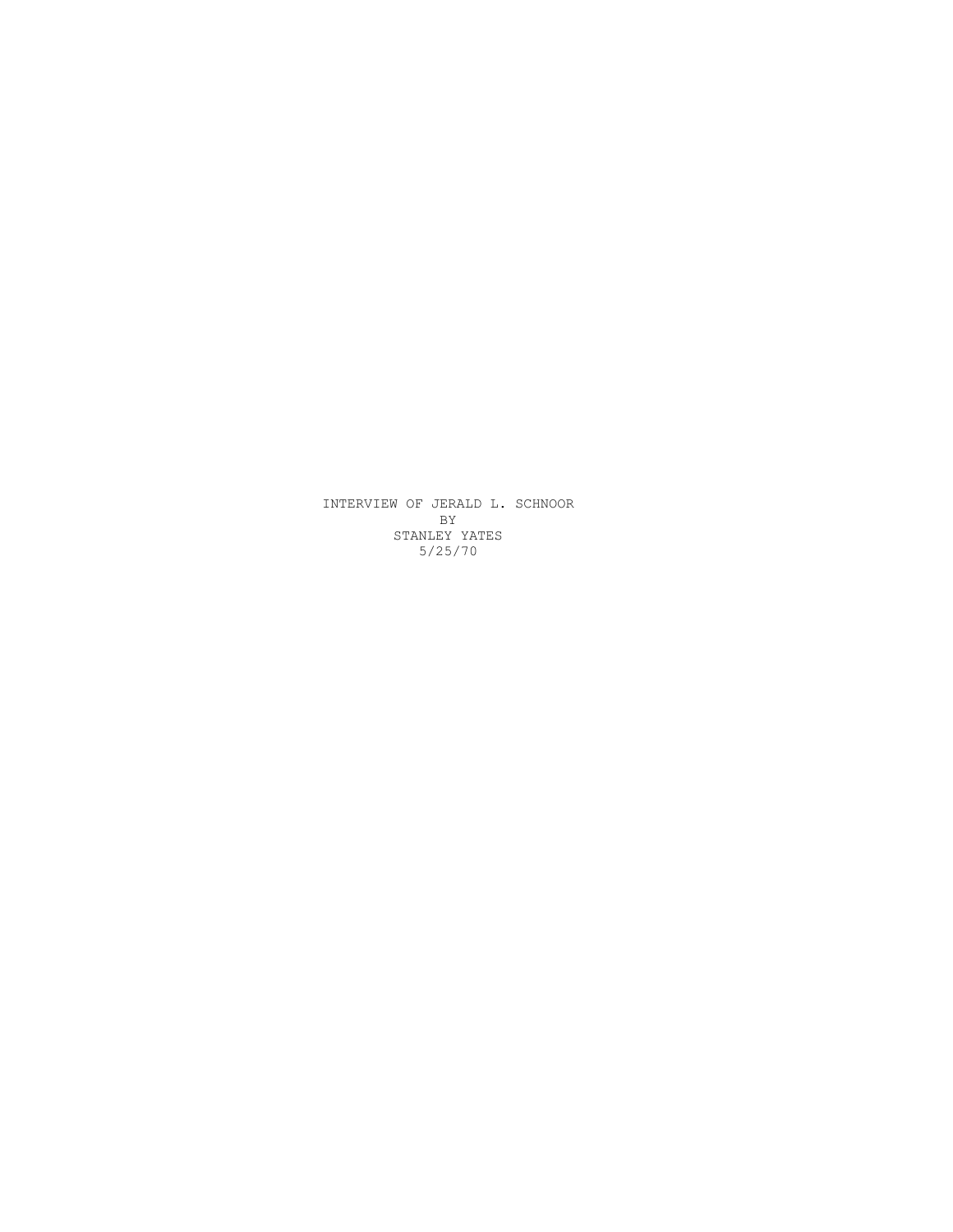Schnoor: I am Jerry Schnoor, a student at Iowa State.

- Interviewer: Why don't you start then on the first event on the chronology that you took part in the voting by GSB for the student strike?
	- Schnoor: O.K. Since I am President of the Government of Student Body and I knew how important and that our move into Cambodia was very important to the students. I drew up a resolution on Tuesday, May 5th, that we support a mass rally of all students on Wednesday afternoon starting at 12:00 at which time during that day on Tuesday I began to contactspeakers and see about if we could have the Government of Student Body meeting, it was changed by a senator, Dana Craig, and he, his resolution asked that we vote for a student strike which would include a mass rally and this was passed 15 to 11.
- Interviewer: Now was this meeting specially called or was it a regular meeting? Schnoor: This was a regular meeting of the GSB.
- Interviewer: And is this all you concerned yourself with at the meeting? Schnoor: We had several other pieces of legislation but after adopting this resolution we decided there were more pressing things. There were a group of students gathered in the Armory that evening and I went from the meeting at that time and dismissed other business and went over to the Armory.
- Interviewer: So, what you did then, was you originally wanted a rally and GSB voted for a student strike?
	- Schnoor: I wanted the mass rally, a peace rally, and I didn't think it was necessary to try and impose on all the students that we adopt a strike. I personally protest very much and am involved against our entry into Cambodia, but I didn't think a student strike was